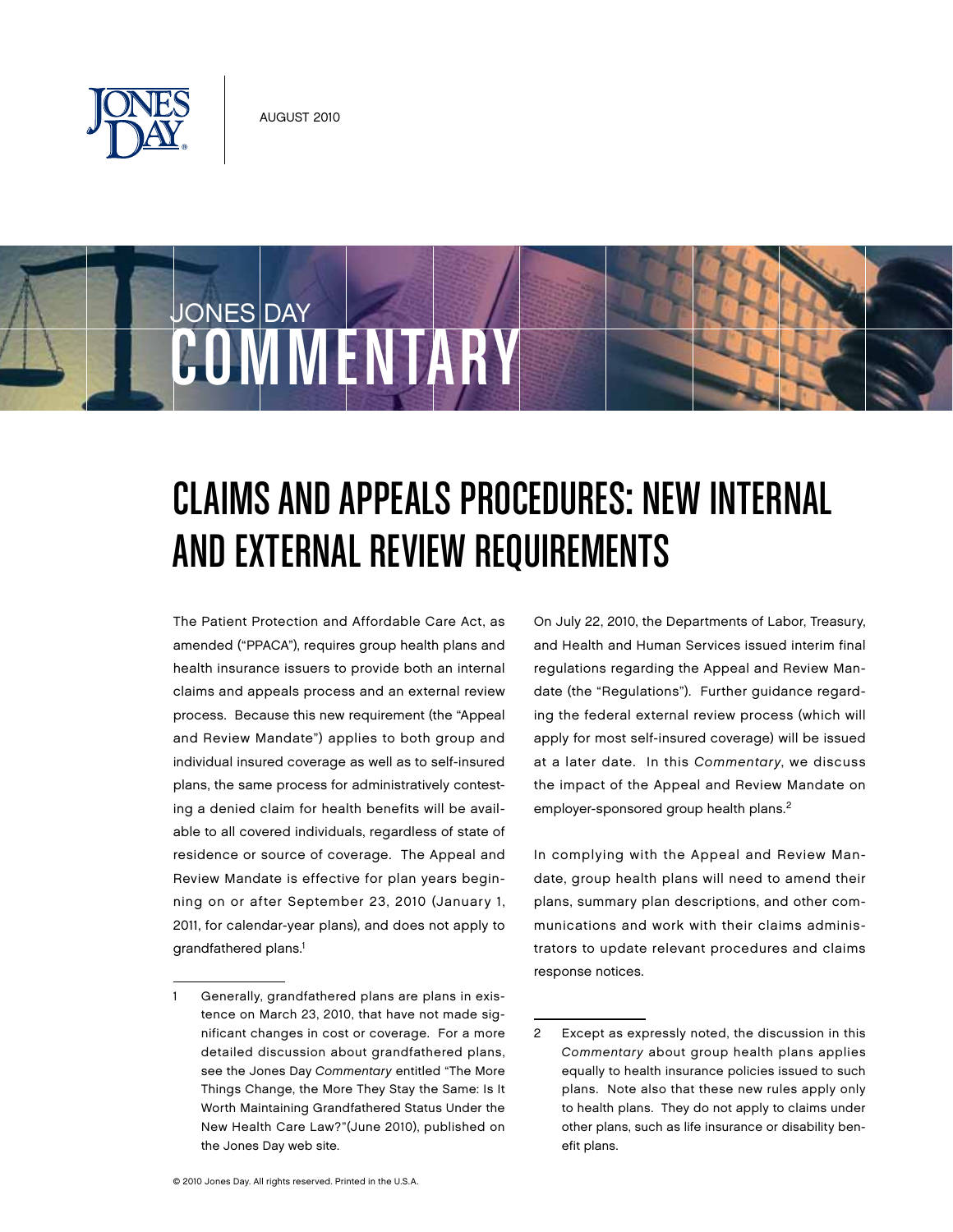## CURRENT CLAIMS AND APPEALS REQUIREMENTS

Under the law prior to PPACA, group health plans subject to ERISA were required to satisfy the claims procedure requirements under ERISA section 503, and insured group health plans also had to satisfy relevant state insurance law requirements regarding claims and appeals. These currently existing requirements still apply, with certain modifications described below.

Section 503 and the regulations thereunder require plans subject to ERISA to maintain reasonable claims procedures and to allow for a full and fair review of denied claims. The regulations under ERISA section 503 set forth numerous requirements regarding claims and appeals, including the following:

- A description of the process must be included in the summary plan description;
- No fee to file or other requirement may be imposed that unduly inhibits claimants;
- In determining claims, the provisions of the plan must be consistently applied;
- The process must comply with certain time periods in responding to both claims and appeals, with the time periods varying depending on the type of claim (for example, urgent care claims must be responded to on an expedited basis);
- Notices of adverse determinations must include specific items regarding the determination and a description of the review process;
- Appeals must be determined by a fiduciary who is not the person who made the decision being reviewed (or his or her subordinate), and no deference may be given to the earlier decision; and
- The process may not require more than two levels of internal appeals before the claimant may file an action in court, and the claimant's right to sue cannot be eliminated (for example, the plan cannot require binding arbitration).

If a plan fails to establish or follow procedures consistent with these requirements, the claimant will be deemed to have exhausted the administrative remedies and may bring a civil action in court. In addition, the court may decide to

not give deference in such action to any decision made by the claims administrator.

Insured group health plans, regardless of whether or not they are subject to ERISA, are subject to state insurance laws regarding claims and appeals. These laws vary among the 50 states. In many states, final appeals decisions for certain insured coverage are also subject to external review.

## CHANGES TO INTERNAL CLAIMS AND APPEALS PROCESS

The Appeal and Review Mandate requires all group health plans (and all individual health coverage) to comply with the ERISA claims and appeals process, subject to certain modifications described below. This means the ERISA claims and appeals requirements will be extended to plans, such as church and governmental plans, to which these requirements did not previously apply. Because PPACA does not apply to stand-alone dental or vision plans or to other non-health-related welfare plans, this extension of the ERISA claims and appeals requirements will not apply to all plans sponsored by such entities, just health plans governed by PPACA.

Definition of "Adverse Benefit Determination." Under PPACA, the Appeal and Review Mandate applies to any adverse benefit determination. An "adverse benefit determination" under the ERISA claims and appeals process is a claims determination that may be appealed. The Regulations make it clear that an adverse benefit determination includes any cancellation or discontinuance of coverage that has a retroactive effect (a "rescission"), whether or not there is an adverse effect on any particular benefit in connection with the rescission.

Notification of Urgent Care Benefit Determinations. The time period for providing notification in the case of an urgent care claim continues to be "as soon as possible, taking into account the medical exigencies," but the maximum time period is reduced from 72 hours to 24 hours after receipt of the claim. This reduction in time appears to apply only with respect to notice following the initial claim and not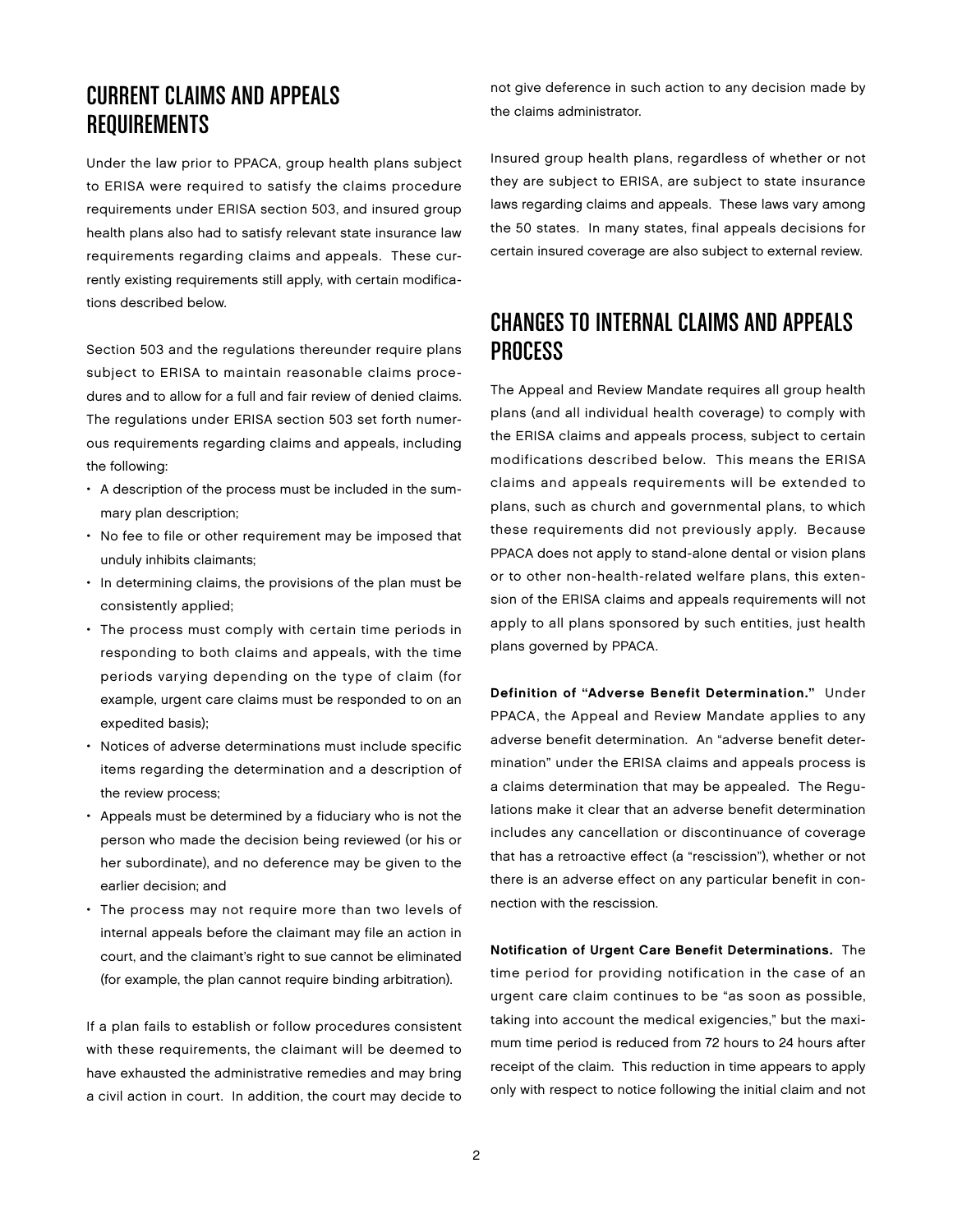to notice following an appeal. The current rules regarding extending the time period if the claimant fails to provide sufficient information continue to apply.

Full and Fair Review. A group health plan must provide a claimant with any new or additional evidence considered, relied upon, or generated by or at the direction of the plan in connection with an appeal. In addition, before a group health plan can deny an appeal based on a new or additional rationale that was used in responding to the claim, the claimant must be provided with information about the new or additional rationale and the evidence supporting it. The new or additional rationale and/or evidence must be provided free of charge, as soon as possible, and sufficiently in advance of the time limit for the plan's responding to the appeal to allow the claimant a reasonable opportunity to respond prior to that date. There is no bright-line rule about what is "sufficiently in advance" for these purposes.

Effectively, these new requirements mean that group health plans must review appeals immediately upon receipt to allow for potential interim "mini appeals" prior to the deadline for responding to the appeal. In addition, plans that currently allow for two levels of appeal might consider reducing that to one to maximize the time allowed for the above process to take place.

Avoiding Conflicts of Interest. For persons charged with hearing a claim for benefits, neither hiring, compensation, termination, promotion, nor similar matters can be based on their supporting (or the likelihood of their supporting) the denial of benefits. Therefore, a group health plan (or thirdparty administrator handling claims) may not, for example, base the compensation or bonuses of a claims reviewer on the percentage of claims denied or on the denial of a particular claim. Likewise, the selection of an individual for such position may not be based on the individual's propensity to deny claims.

Deemed Exhaustion of Internal Claims and Appeals Process. Failure to strictly adhere to all the internal claims and appeals requirements, both as currently existing under ERISA and as modified under the Appeal and Review Mandate, will mean that the claimant is deemed to have

exhausted the internal claims and appeals process. The claimant may then immediately initiate an external review (as described below) or litigation. If the claimant chooses to initiate litigation under ERISA section 502(a), the claim or appeal is deemed denied on review without the exercise of fiduciary discretion, meaning that the court will review the case de novo and not give deference to any decision that was made by the claims administrator. The threshold for strict adherence to all requirements is a high bar, and the Regulations specifically indicate that substantial compliance or de minimis errors will not prevent the internal process from being deemed exhausted.

Continued Coverage Pending Appeal. A group health plan is required to provide continued coverage pending the outcome of an appeal. The Regulations, however, only reference the already existing requirement to continue coverage during the pendency of a concurrent care review of an ongoing course of treatment. Presumably, they do not intend for continued coverage to be provided during the pendency of an appeal regarding rescission of coverage, given that the new regulations concerning rescission specifically provide that only 30 days' advance written notice of the rescission must be given "regardless of any contestability period that may otherwise apply."3

# CLAIMS NOTICES AND CULTURALLY AND LINGUISTICALLY APPROPRIATE COMMUNICATION

In addition to the existing ERISA requirements for notices of adverse benefit determinations, the Regulations require that the notice must also meet certain additional requirements. All notices in connection with claims, appeals, and external reviews must accommodate non-English speakers if a substantial number of participants are literate only in the same non-English language.

Additional Items Required in Notices of Adverse Benefit Determination. Adverse benefit determination notices must include:

<sup>3</sup> ERISA Reg. § 2590.715-2712(a)(1); Treas. Reg. § 54.9815- 2712T(a)(1); HHS Reg. § 147.128(a)(1).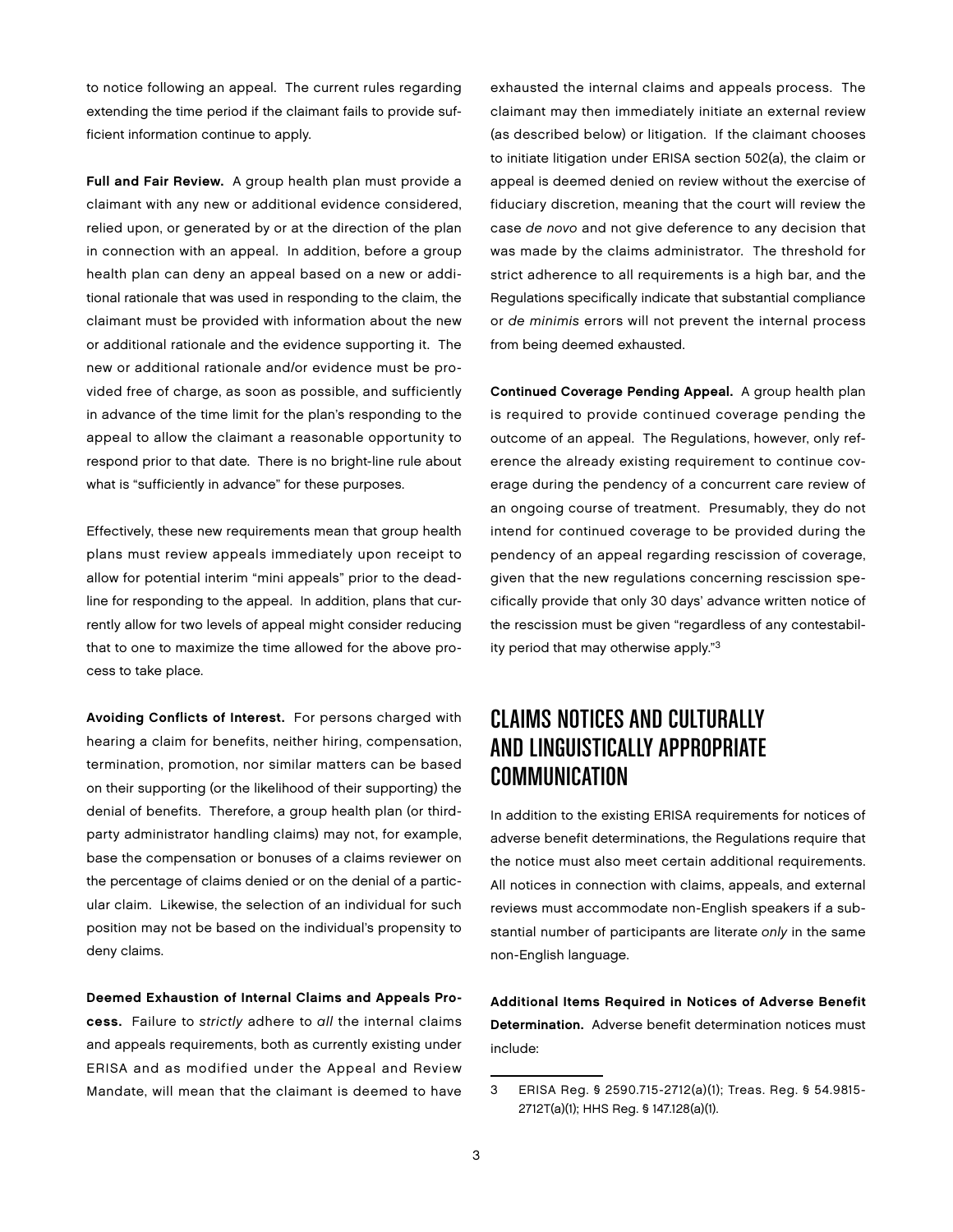- The date of service, the health-care provider, the claim amount (if applicable), the diagnosis code and its corresponding meaning, the treatment code and its corresponding meaning, and any other information necessary to sufficiently identify the claim involved;
- The reason(s) for the adverse determination, including the denial code and its corresponding meaning and a description of any plan standard used in denying the claim;
- A discussion of the decision if the adverse determination is in response to the final level of internal appeal;
- A description of the available internal appeals and external review processes, including information regarding how to initiate an appeal; and
- The availability of and contact information for any office of health insurance consumer assistance or other ombudsman who can assist individuals with internal claims and appeals and external review processes.

#### Culturally and Linguistically Appropriate Communica-

tions. A group health plan must provide notices related to claims, appeals, and external reviews, upon request, in a non-English language if either (a) the plan covers fewer than 100 participants at the beginning of the plan year and 25 percent or more of all plan participants are literate only in the same non-English language; or (b) the plan covers 100 or more participants at the beginning of the plan year and the lesser of (i) 500 or more participants or (ii) 10 percent or more of all participants are literate only in the same non-English language.

If either of these thresholds is met, all English versions of these notices must include a prominent statement in the applicable non-English language offering to provide the notice in the non-English language. If the non-English version of a notice is requested by a claimant, all subsequent notices to the claimant must be in the non-English language. If the plan maintains a customer assistance process, including a telephone hotline, that answers questions or provides assistance with filing claims and appeals, such assistance must also be provided in the non-English language.

## EXTERNAL REVIEW PROCESS

Group health plans must also provide for an external review. The external review will be governed by either a state process or a federal process, depending on the type of coverage and whether or not a state process meeting certain minimum standards is available. The default external review process is the state process, as long as it meets the minimum standards and applies to and is binding on the plan (or issuer if the coverage is insured).

It is likely that all fully insured group health plan options issued in a state with a compliant external review process will be subject to the state process. However, if the state process does not meet the minimum standards or is not binding on the type of coverage, the insured health plan option must comply with the federal process.

Whether self-insured group health plan options must comply with a state process will depend in part on whether the principles of ERISA preemption apply. A state process is not binding on a self-insured plan where the state process would be preempted by ERISA.4 Therefore, a compliant state process also may apply with respect to self-insured church plans and non-federal government plans, which are not subject to ERISA, and multiple employer welfare arrangements (MEWAs), which are subject to state law and ERISA. Self-insured health plans for which a state process is not binding because of ERISA preemption must comply with a federal process. Likewise, if the state process does not meet the minimum standards or does not apply by its terms to the self-insured coverage, the self-insured health plan must comply with the federal process.

State External Review Processes. In order for a state external review process to be used as the external review to comply with the Appeal and Review Mandate, it must meet certain minimum requirements set forth in the Regulations. These requirements are derived from the National Association of Insurance Commissioners Uniform Model Act and, according to the Preamble to the Regulations, constitute the minimum consumer protections that should be included in an external review process.

<sup>4</sup> Rush Prudential HMO, Inc. v. Moran, 536 U.S. 355 (2002).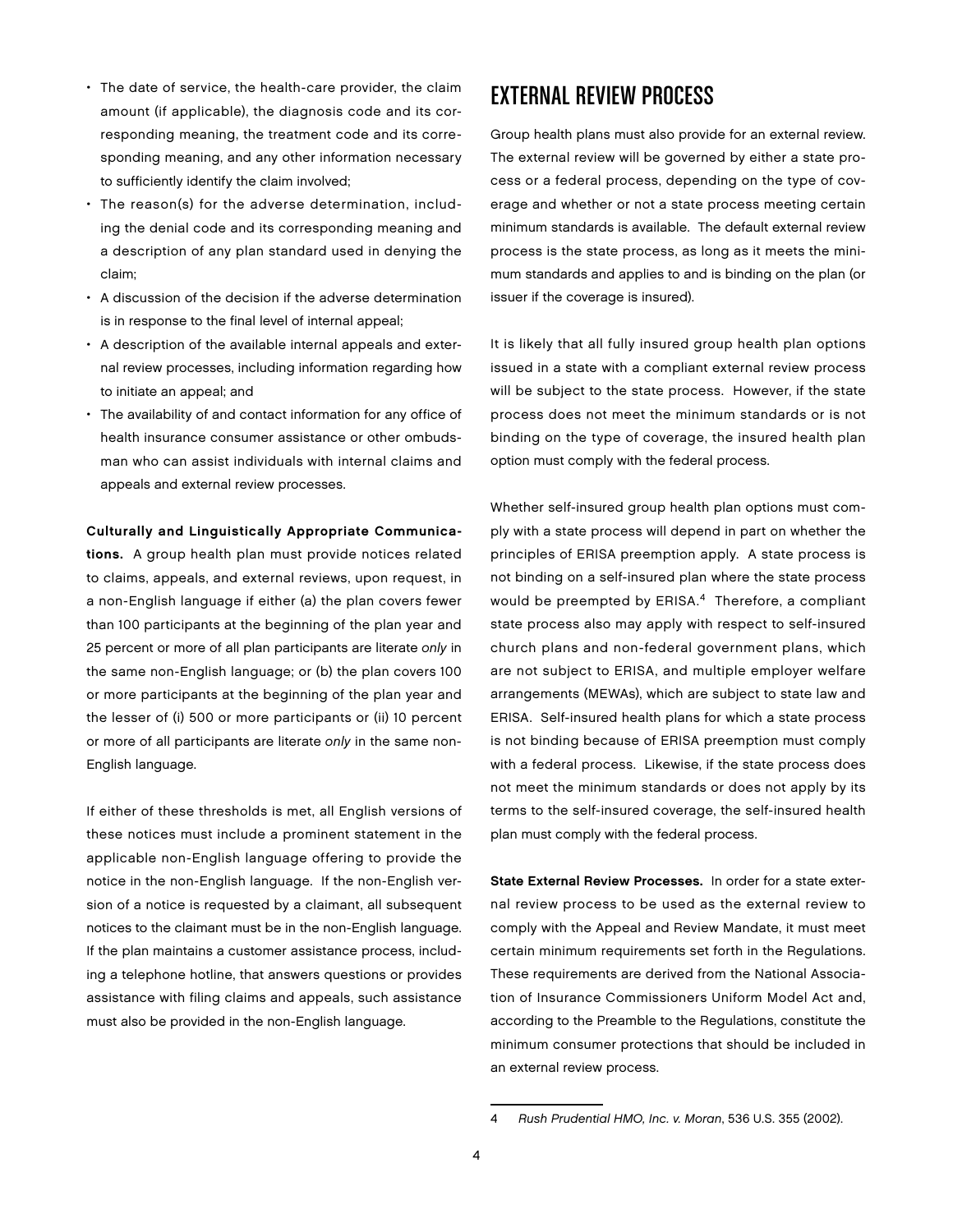The Department of Health and Human Services is charged with reviewing state processes and determining whether they meet these requirements. While a majority of states currently provide for external review processes with respect to health insurance coverage in their state, it appears that most of those processes will have to be revised or expanded in order to meet these minimum requirements. Because of this, the Regulations provide a transition period for existing state processes. Under this transition period, existing state processes are deemed to meet the requirements for plan years beginning before July 1, 2011. State processes that do not currently meet the minimum requirements will need to be revised by July 1, 2011, to constitute an effective external review process for purposes of the Appeal and Review Mandate on or after such date. The federal process will apply for states that do not currently have a review process until such time as a process that meets the requirements is implemented in those states. It is not clear how this transition period impacts claims that have been appealed to an external review process prior to July 1, 2011, but are still pending after the end of the transition period.

The minimum requirements for state external review processes include 16 separate items. Of particular note:

- The external review process applies to adverse benefit determinations concerning medical necessity, appropriateness, health-care setting, level of care, and effectiveness of a covered benefit.
- A nominal filing fee of no more than \$25 may be charged to the claimant, with an annual maximum of \$75 for any claimant within a single plan year. This fee must be refunded to the claimant if the claimant prevails in the external review. The fee must be waived if payment would impose an undue financial hardship.
- The plan (or issuer for insured coverage) must pay the cost of the independent reviewing organization ("IRO") for conducting the external review.
- The claimant must have at least four months to request an external review after the completion of the internal review, and there may be no minimum dollar threshold to be entitled to such review.
- IROs may not be selected by the plan, issuer, or claimant and must be assigned by the state or an independent entity on a random basis or by another method that ensures the independence and impartiality of the assignment process.
- IROs must be accredited by a nationally recognized private accrediting organization and may not own or control, or be owned or controlled by, a health insurance issuer, a group health plan, the sponsor of a group health plan, a trade association of plans or issuers, or a trade association of health-care providers. In addition, the IRO and the clinical reviewer may not have a material professional, familial, or financial conflict of interest related to a particular review.
- The external review decision is binding on the plan (and issuer) but is binding on the claimant only to the extent that other remedies are not available under state or federal law, meaning that, in the context of an ERISAregulated plan, an external review decision adverse to the claimant will not be binding and the claimant can still sue under ERISA section 502(a)(1)(B).

Federal External Review Process. The Regulations provide that the standards for the federal process will be set forth in later guidance. These standards will be similar to the process set forth in the National Association of Insurance Commissioners Uniform Model Act and will likely include the minimum requirements applied to the state process. The federal process will apply to any adverse benefit determination, except that a denial, reduction, termination, or failure to pay a claim based on the failure to meet an eligibility requirement will not be subject to the federal external review process.

### Conclusion

The requirements of the Appeal and Review Mandate affect all non-grandfathered plans. Plan sponsors of these plans will need to ensure that their plan documents, summary plan descriptions, and other employee communication materials are properly revised and that relevant procedures and claims response notices are updated to comply with the Appeal and Review Mandate.

This is one in a series of Commentaries Jones Day intends to provide to our clients and friends on the provisions of PPACA. We will provide additional guidance on how the provisions of PPACA, and the developing regulatory framework, affect employer-sponsored health plans and their sponsoring employers as developments occur.